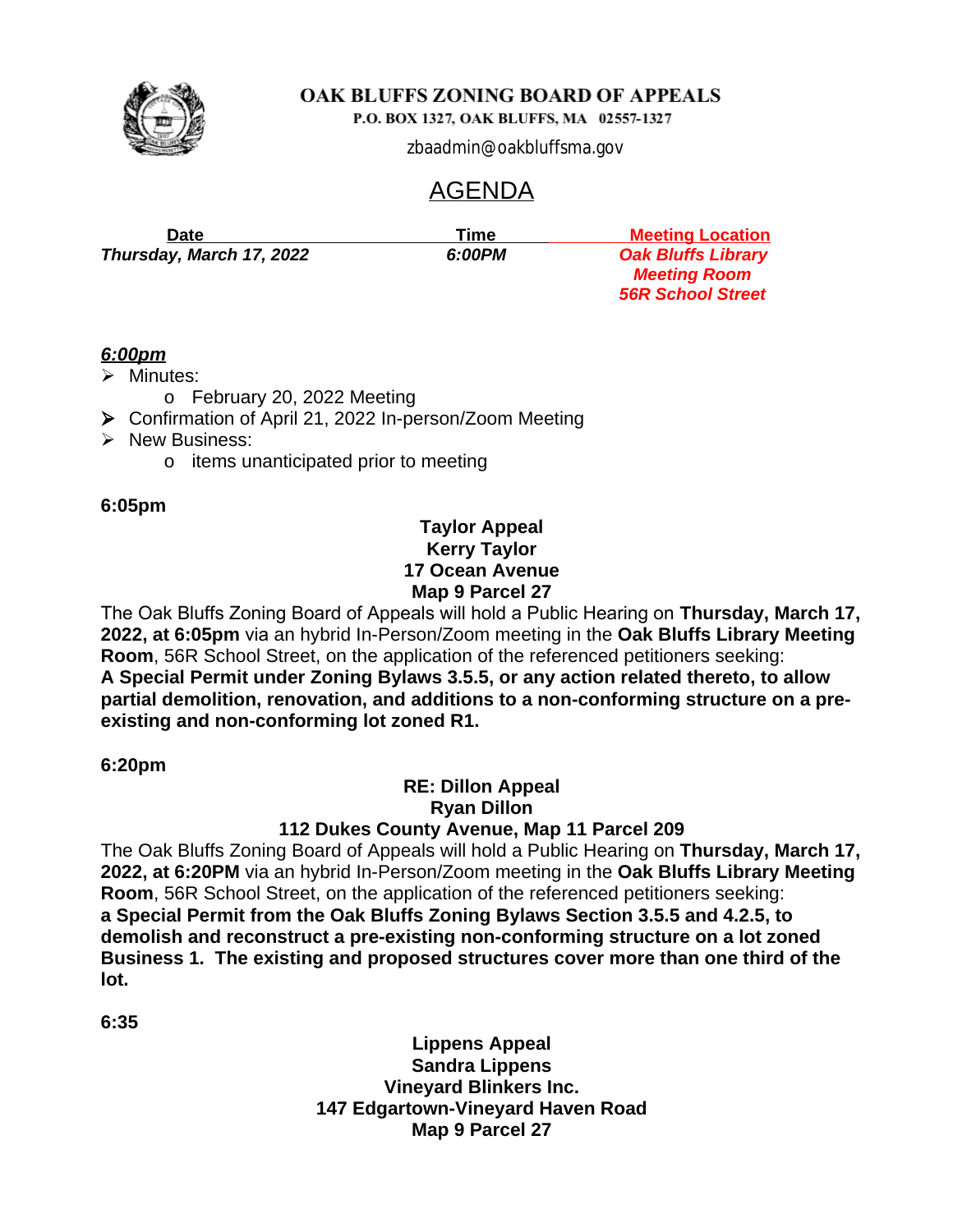

P.O. BOX 1327, OAK BLUFFS, MA 02557-1327

zbaadmin@oakbluffsma.gov

The Oak Bluffs Zoning Board of Appeals will hold a Public Hearing on **Thursday, March 17, 2022, at 6:35pm** via an hybrid In-Person/Zoom meeting in the **Oak Bluffs Library Meeting Room**, 56R School Street, on the application of the referenced petitioners seeking: **A Special Permit under Zoning Bylaws 3.5.5, or any action related thereto, to allow the construction of a 16c24 foot attached storage shed to a non-conforming structure on a pre-existing and non-conforming lot zoned R1.**

**6:50pm**

#### **Nagengast/Johnson Appeal Derek Nagengast and Tiffany Johnson 9 Crest Way Map 12 Parcel 108**

The Oak Bluffs Zoning Board of Appeals will hold a Public Hearing on **Thursday, March 17, 2022, at 6:50pm** via an hybrid In-Person/Zoom meeting in the **Oak Bluffs Library Meeting Room**, 56R School Street, on the application of the referenced petitioners seeking: **A Special Permit under Zoning Bylaws 3.5.5, or any action related thereto, to allow the construction of a single story addition onto a non-conforming structure on a conforming lot zoned R1.**

**7:05pm**

#### **RE: Seklecki Appeal Dan Seklecki 16R Old Schoolhouse Village Road Map 50 Parcel 9**

The Oak Bluffs Zoning Board of Appeals will open a duly posted and continued Public Hearing on **Thursday, March 17, 2022 at 7:05pm** via an hybrid In-Person/Zoom meeting in the **Oak Bluffs Library Meeting Room**, 56R School Street,**,** on the application of the referenced petitioners seeking:

*A Special Permit under Zoning Bylaws 3.5.5, or any action related thereto, to allow additional living space to a non-conforming structure on a pre-existing and nonconforming lot in Residential Zone R3.*

**7:20pm**

#### **Appeal of Building Inspector's Decision RE: Goodale Construction Co. 194 Edgartown Road Map 40 Parcel 10**

The Oak Bluffs Zoning Board of Appeals will open a duly posted and continued Public Hearing on **Thursday, February 17, 2022 at 6:50pm** via an In-Person meeting in **the Cafeteria of the Oak Bluffs School, 50 Tradewinds Road,** on the application of the referenced petitioners abutting the referenced property seeking:

**to reverse the Building Inspector's ruling, or any action related thereto, that a landscaping business should be allowed to continue to park on the above referenced property because their business is agricultural and therefore is exempt from zoning.**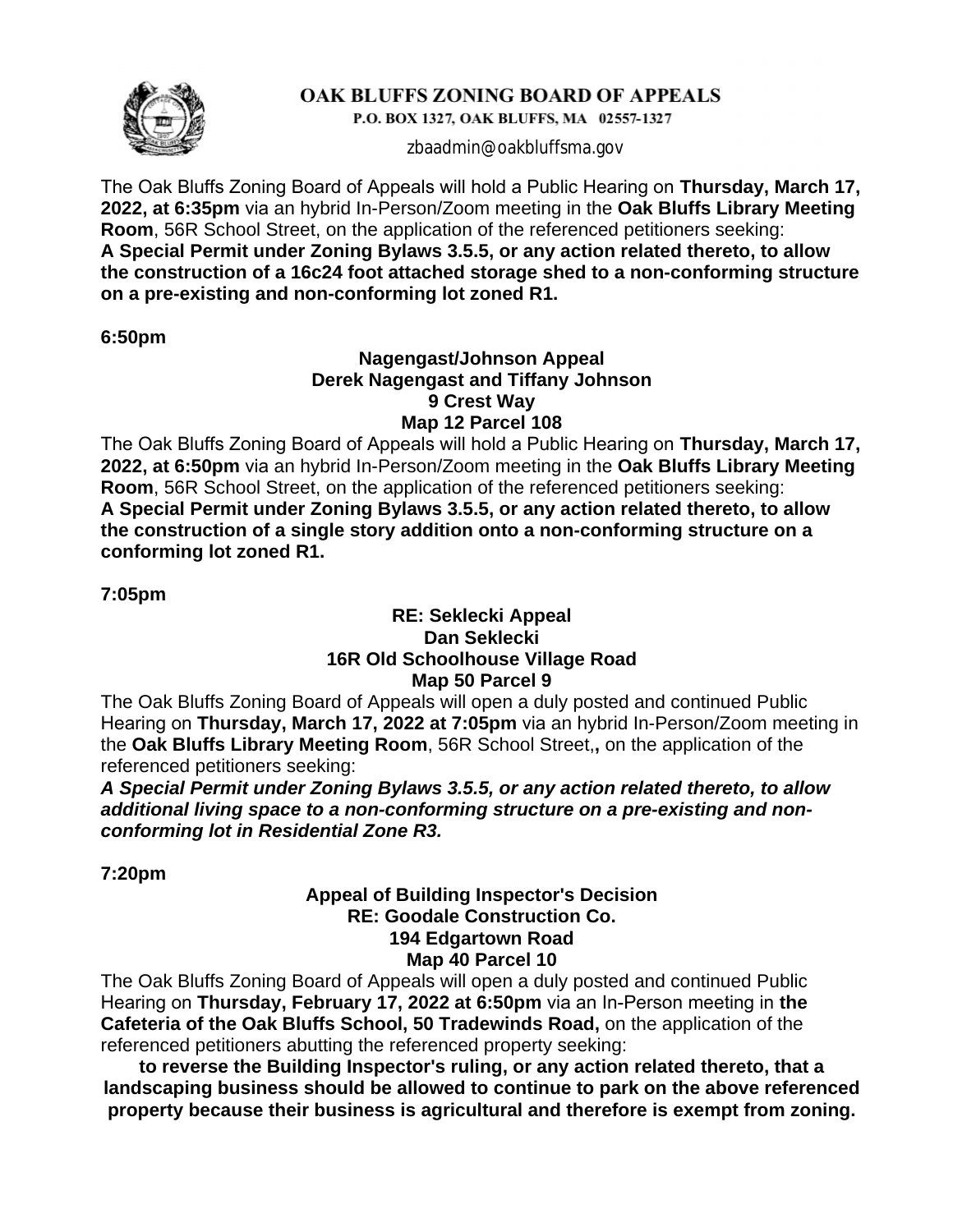

P.O. BOX 1327, OAK BLUFFS, MA 02557-1327

zbaadmin@oakbluffsma.gov

*7:22pm*

#### **RE: Van Allen Appeal Eric Van Allen 4 & 5 Morgan Avenue and 7 Highland Avenue Map 3 Parcels 119, 120 and 132**

The Oak Bluffs Zoning Board of Appeals will open a duly posted and continued Public Hearing on **February 17, 2022 at 7:10pm** via an hybrid In-Person/Zoom meeting in **the Cafeteria of the Oak Bluffs School, 50 Tradewinds Road,** on the application of the referenced petitioners seeking:

*a Special Permit within Zoning By-Laws Section 3.5.5 or any action related thereto, to renovate and expand a pre-existing non-conforming structure, with a pre-existing and non-conforming use, on a pre-existing non-conforming lot in Residential Zone 2.*

**7:24pm**

#### **RE: Chun & Kim Appeal Eunu Chun and Lisa H. Kim 7 Arlington Avenue Map 3 Parcel** *15*

The Oak Bluffs Zoning Board of Appeals will open a will open a duly posted and continued Public Hearing on **Thursday, February 17, 2022 at 7:12pm** via an hybrid In-Person/Zoom meeting in **the Cafeteria of the Oak Bluffs School, 50 Tradewinds Road,** on the application of the referenced petitioners seeking:

*a Special Permit within Zoning Sections 3.5.5 and 4.4.4, or any action related thereto, to renovate a pre-existing and non-conforming dwelling and to convert a pre-existing and non-conforming garage into a detached bedroom on a pre-existing and nonconforming lot in Residential Zone 2.*

**7:26pm**

**RE: Island Elderly Housing, Inc. Appeal Island Elderly Housing, Inc. 38 Wing Road Map 17 Parcel** *105*

The Oak Bluffs Zoning Board of Appeals will open a duly posted and continued Public Hearing on **Thursday, February 17, 2022 at 7:14pm** via an hybrid In-Person/Zoom meeting in **the Cafeteria of the Oak Bluffs School, 50 Tradewinds Road,** on the application of the referenced petitioners seeking:

*a Comprehensive Permit within MGL Chapter 40B, or any action related thereto, to allow the demolition of the existing structures and to construct a building containing five units of affordable housing on a conforming lot in Residential Zone 2.*